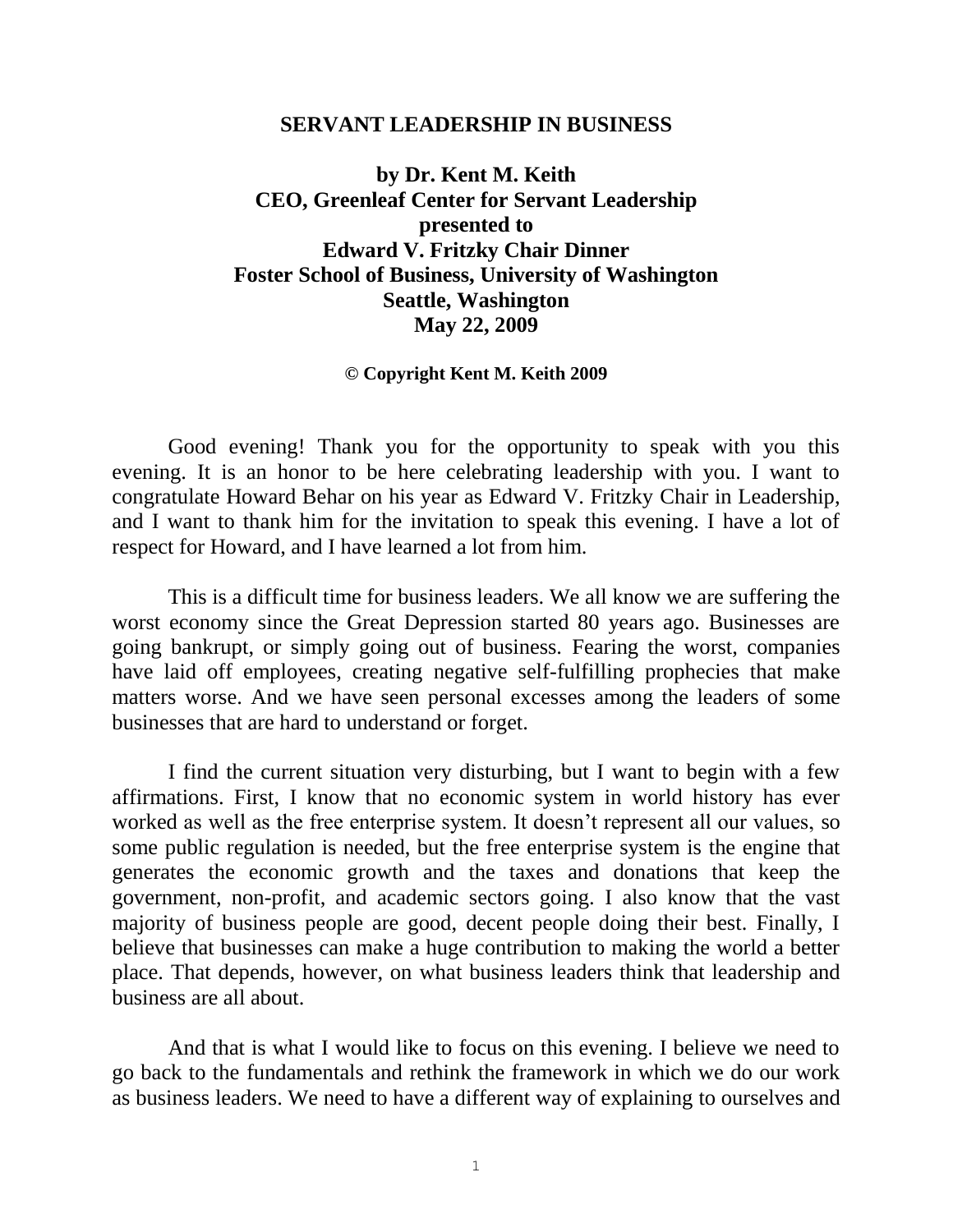to others what our businesses are for, and what business leaders do.

# **Why do organizations exist?**

So let's start with the question: Why do organizations exist? What is their purpose?

I believe that every organization exists to meet people's needs. Whether the organization is public, or private, or non-profit, or academic—whether it's a business or a government agency or a social service organization or a school or university—the purpose of the organization is to meet people's needs. Organizations receive income in different ways—from sales, or fees, or donations, or tax revenues—but each organization serves customers, clients, patients, students, members, or citizens.

I enjoy challenging private sector business people who think that their businesses exist to make money—to make a profit. I don't agree with them. I think we shouldn't confuse a need with a purpose. If the purpose of a business is to make money, then the purpose of a government is to collect taxes, the purpose of a university is to collect tuition, and the purpose of a non-profit organization is to collect donations. Certainly, they need to do those things, but that is not their purpose. Their purpose is to serve their customers, clients, patients, members, and citizens. I believe that businesses don't exist to make money, they make money so they can continue to exist. They make money so they can continue to grow in service to others. Their purpose is to make life better for those they serve. They have a higher calling than making money, and that is to change lives and improve lives and even save lives through the programs, products, and services that they provide.

My next belief is that organizations cannot meet the needs of customers without meeting the needs of employees or colleagues or associates. I agree with the concept that if you take care of your employees, they will take care of your customers, and the result will be very positive for your business. Of course, employees have their own needs. They need the skills and equipment and time to meet the needs of customers. They need to earn a living, so they can take care of themselves and their families. They also need meaning and purpose in their lives. That meaning is right in front of them. After all, when we go to work each day, we help people get food, clothing, shelter, health care, education, and recreation. Meeting the needs of others is a meaningful, noble activity. It can be seen as a calling. There is something deeply satisfying about the fact that when we go to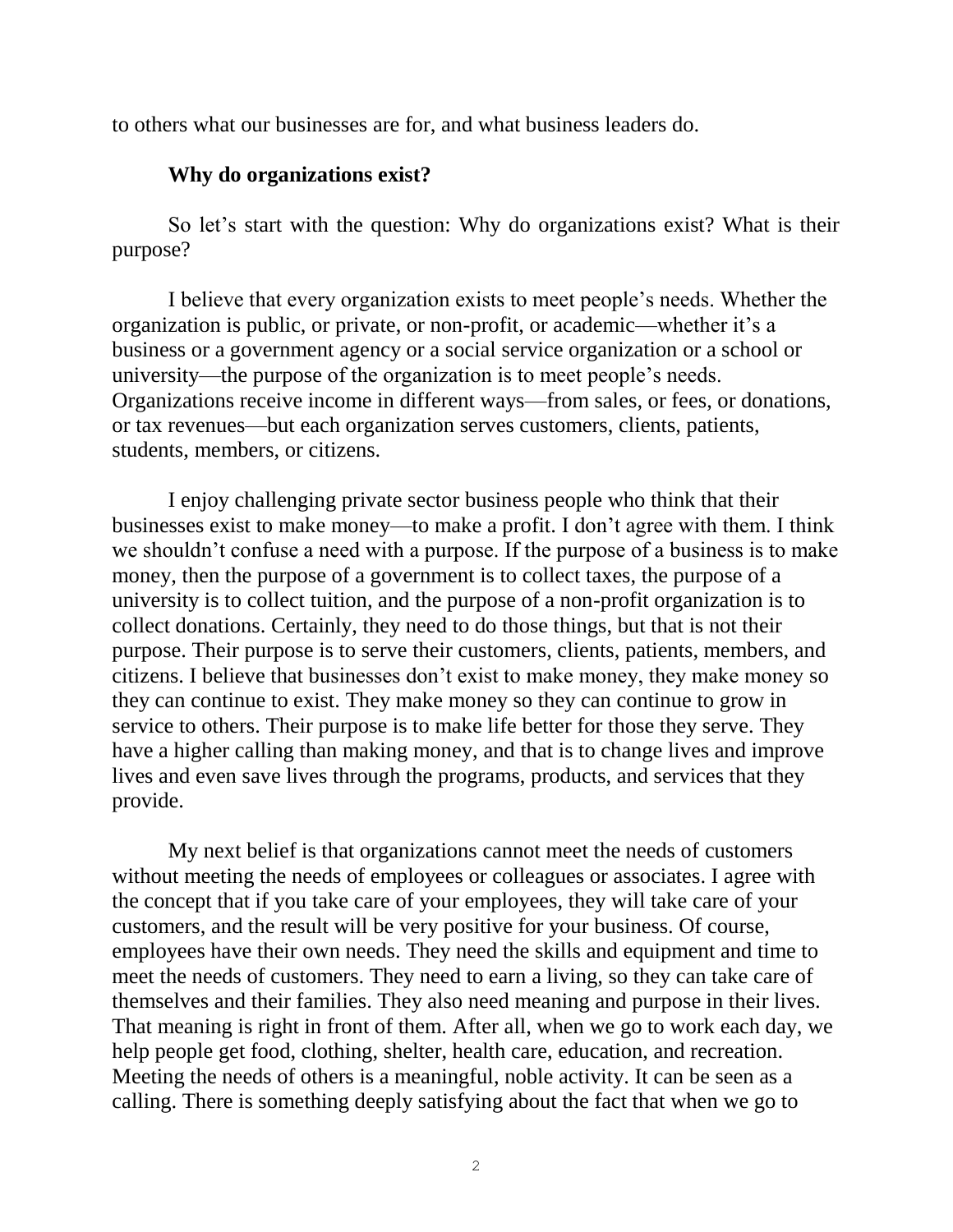work each day, we get what *we* need by helping other people to get what *they* need.

Now—if the purpose of every organization is to meet people's needs, both inside and outside the organization, then the most important leadership question is this: *What kind of leadership is best suited to meet the needs of both employees and customers?* It is important to know what kind of leadership serves others best, because that is the reason for each organization's existence, and it is also the key to each organization's success. This is a fundamental bottom-line question.

# **Key Practices of Servant Leadership**

Here's what I think you need to do to be really successful at serving others.

# *Listening*

First, you need to do a huge amount of listening. This is how you link up. This is how you become relevant. How can you meet the needs of others, if you don't know what those needs are? And how will you know, if you don't ask, and then listen?

You shouldn't begin with the answer, the program, the procedure, the facility. You shouldn't begin with your own knowledge or expertise. You should begin with questions that will help identify the needs of others. What do people say when asked about their needs, their wants, their hopes, their dreams? Use personal observation, discussions, suggestion boxes, informal interviews, formal interviews, surveys, focus groups, and other forms of research to identify the needs of others. They watch and listen before they take action. They try hard to identify needs, before they try to meet them.

Taking time to identify needs is moral and respectful. It is also very practical. If we are good at identifying needs, we will be in a great position to meet those needs. If we meet those needs, we will be successful. We will have happy customers, clients, patients, members, and students. They will want what we have to offer. They will come back for more, and they will tell their friends.

One problem is that most organizations are run by experienced professionals who know a lot about what their customers want. They know a lot, so they aren't driven to learn more, which means that *they don't know enough*. Times change, demographics change, the market changes, and they get out of touch, out of synch with their customers. It is hard to listen broadly enough, deeply enough, and often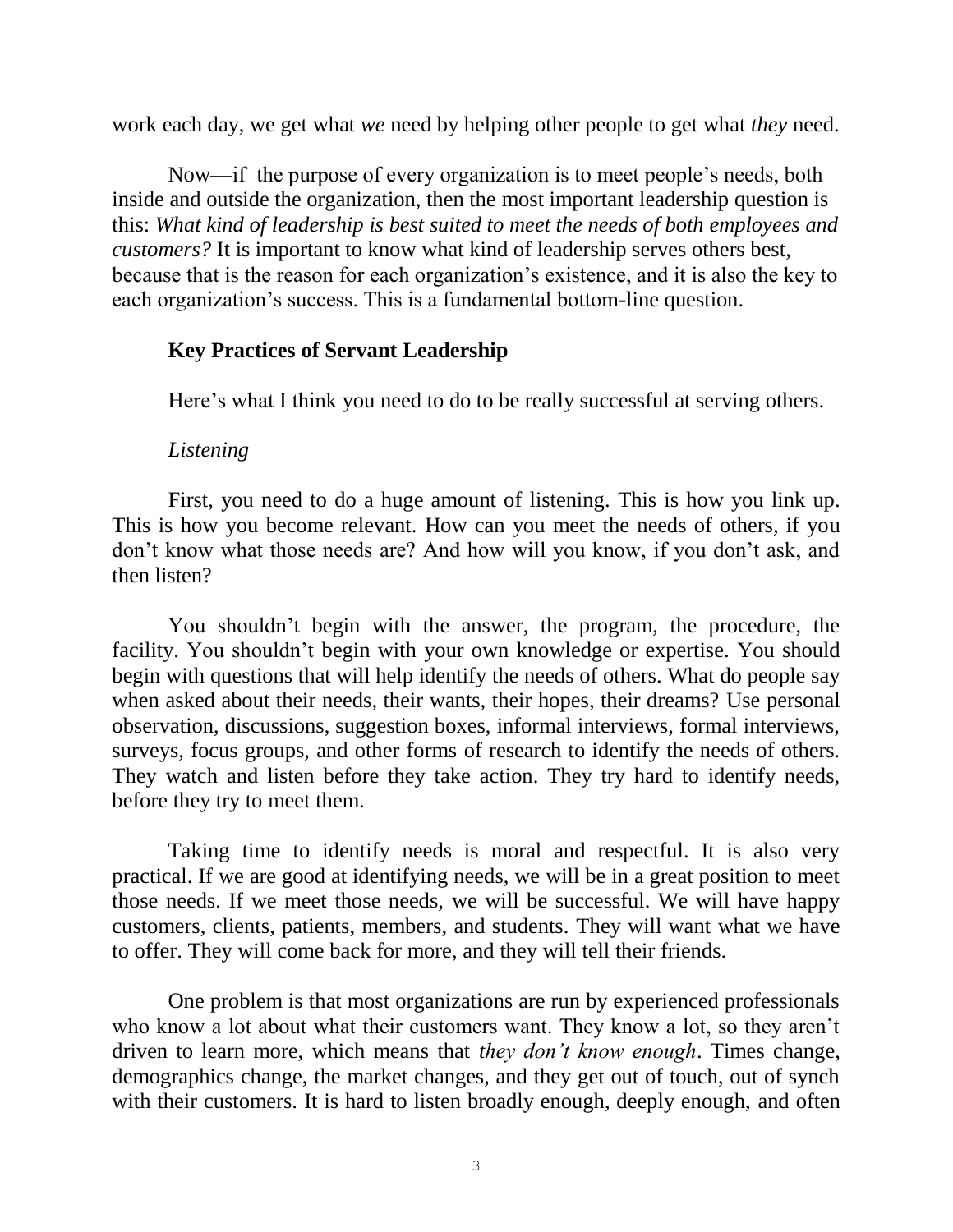enough. And it is also hard to listen to the things you don't want to hear.

Listening, inside and outside the organization, was emphasized in two different books I have read about Starbucks. The first one was *The Starbucks Experience: 5 Principles for Turning Ordinary into Extraordinary*, by Joseph Michelli. One of the 5 principles was to embrace resistance, and a big part of that was about learning from unhappy people—customers or neighbors. That meant listening when under attack. Instead of discounting its critics, Starbucks has listened, and has involved detractors in problem-solving discussions that have led to useful changes and improvements.

Howard Behar wrote a wonderful book titled *It's Not About the Coffee: Leadership Principles from a Life at Starbucks*. Howard has a chapter called "Listen for the Truth: The Walls Talk." He says:

Listening to the unspoken can be the hardest thing to do. A rule book doesn't tell you how to tune in to a customer's needs, but when your antennae are up, you can feel how your customers and colleagues are doing. You can sense good days and bad, outgoing days and quiet ones, stressful days and relaxed ones. You can sense what needs to be done.

Howard also talks about "compassionate emptiness." He says:

Compassionate emptiness involves listening *with* compassion but *without* preconceived notions. Compassionate emptiness asks us to be caring but empty of opinions and advice.

That's how we can listen—being attentive, instead of spending the time preparing our answers, or waiting impatiently until it is our turn and we can force our opinions or advice on others. Compassionate emptiness makes it possible to really hear. This is of huge importance if you want to identify the needs of others. It all starts with listening.

# **Changing the pyramid**

To do a good job of listening, you need to be sure that everyone in your organization, from top to bottom, is paying attention to your customers or clients or patients or students or members every day.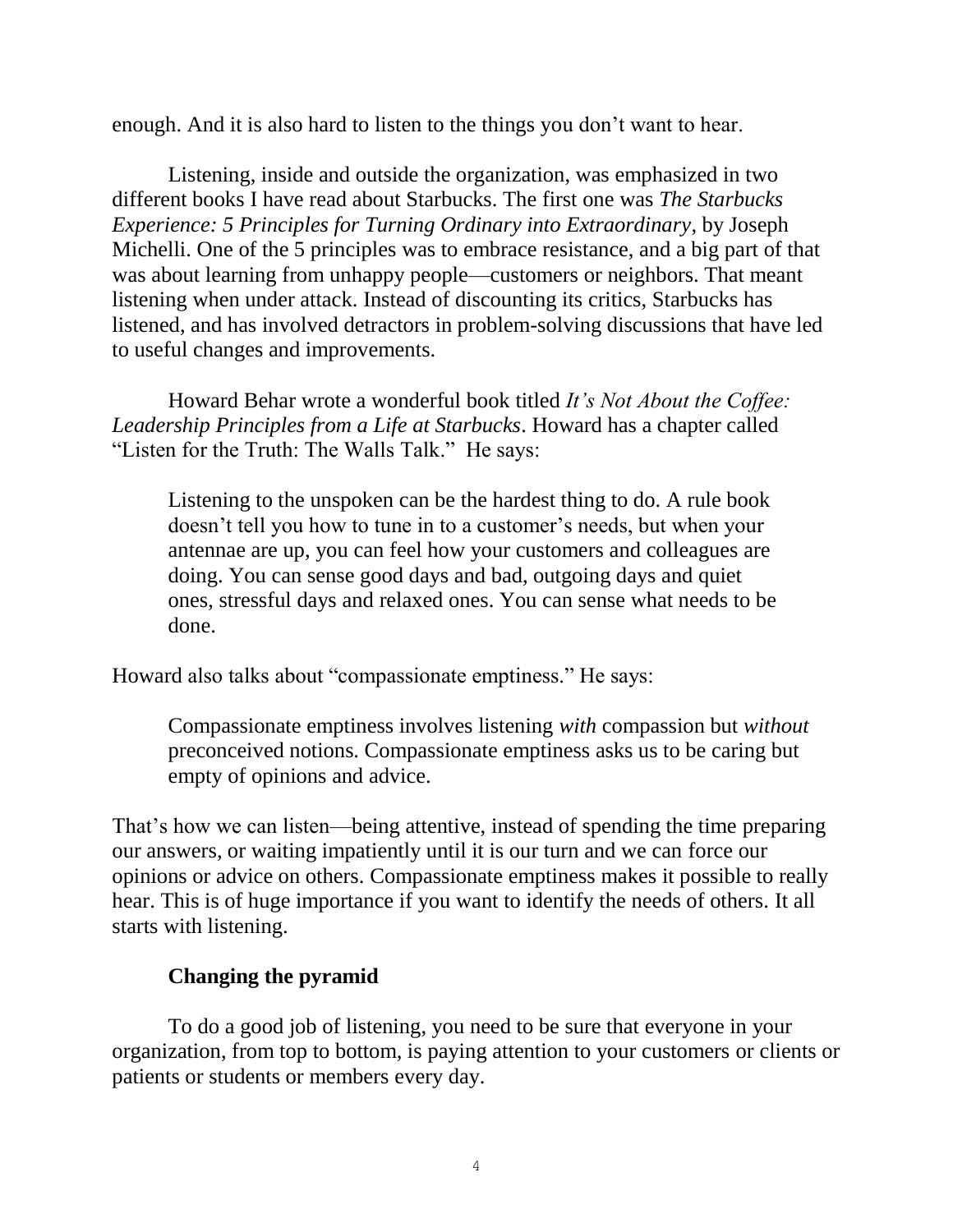That is hard to do if you operate with a traditional hierarchy, shaped like a pyramid, with only a few people at the top—the President or CEO, CFO, CIO and then more middle managers, and then the largest number of people at the bottom, the people who deliver the programs, products, or services. You have to invert this pyramid, or at least lay the pyramid on its side, if you want everybody to stay focused on customers.

The reason is that in the traditional pyramid, people pay more attention to their bosses than to their customers. People are looking "up" to their bosses, rather than "out" to the customer. I am not suggesting that people ignore their bosses, but the problem is that pleasing your boss may have nothing to do with pleasing your customers. You can please your boss, and she can please her boss, and he can please the Board of Directors, without anybody really paying attention to the wants and needs of the customer. So you have to invert the pyramid, or tip it over, so that everyone can focus on the customer.

Another problem with the traditional pyramid is that the person at the top of the pyramid—let's call that person the chief—has difficulty getting accurate information or testing his or her ideas. The chief is usually not part of the grapevine, and people tend to tell the president only what they *want* the president to know, not what the chief *needs* to know. Information gets filtered. And not too many people are comfortable telling the chief that his newest idea is a lousy one. Unless they have already announced their retirement or have another job lined up, they just aren't going to tell him what they really think. So the chief can lose touch, and may come to think of himself as exceedingly brilliant and nearly infallible. His ideas must be great. After all, nobody is challenging them.

This problem is actually easy to solve. What you need leading your organization is not an individual chief, but a team. You need a council of senior leaders and managers who trust each other, share information, and test each other's ideas. You need a team of senior leaders whose members are comfortable talking to each other as equals. The chief should be *first* among equals, with the authority to make the final decisions, but she needs to be accessible, open to challenge, and receptive to the real news, not the filtered news. This will help connect the chief with the rest of the organization and the customers it serves.

## **Developing your people**

Obviously, your organization's ability to listen to and serve your customers will only be as good as your people—your colleagues, associates, or employees.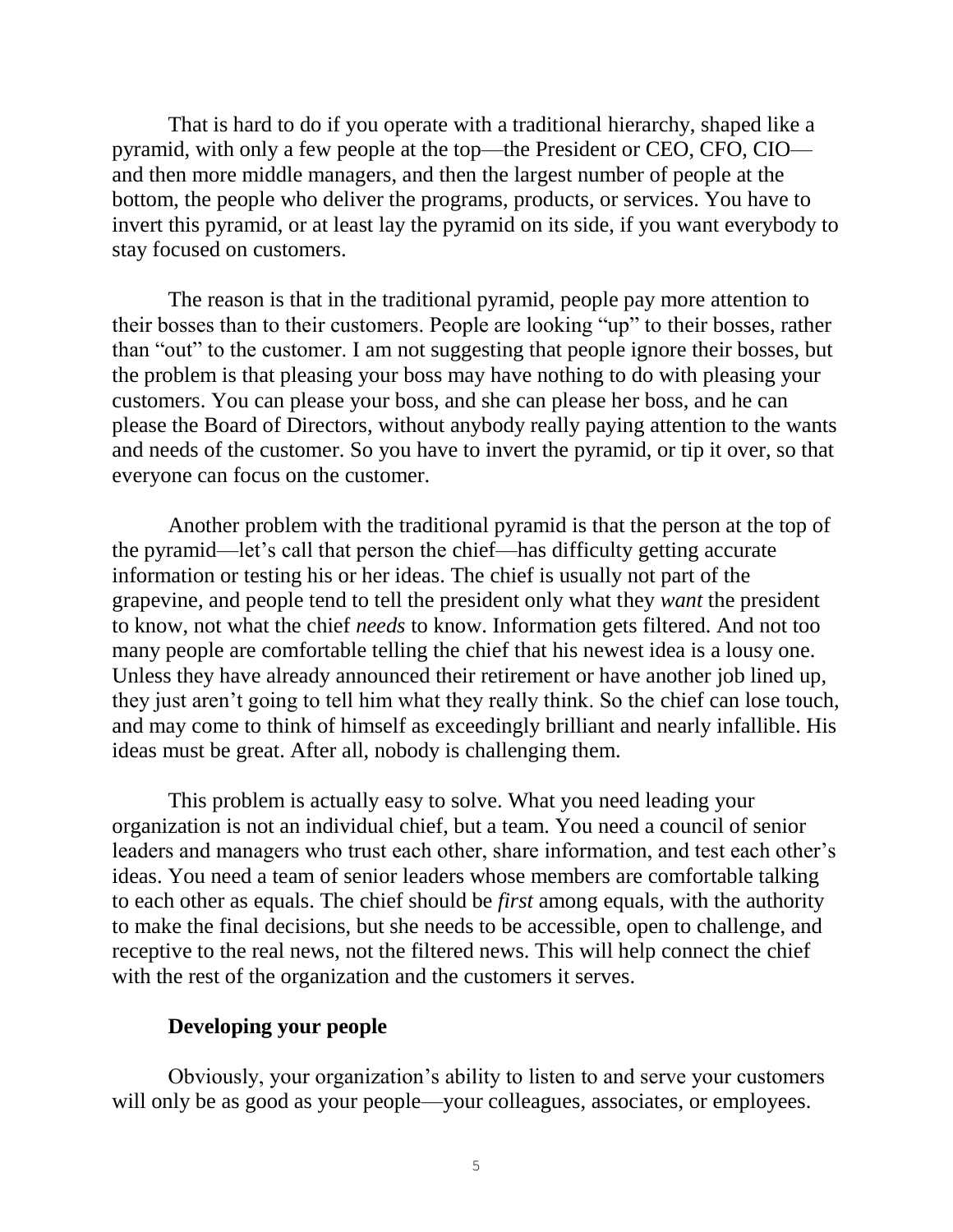You will want to train and develop your people, so that they are good at listening and serving your customers. You want to give them the opportunity to grow as persons.

One company that has adopted that ethic is TDIndustries, a highly successful air conditioning and specialty construction company based in Dallas. It has been on *Fortune* magazine's list of the 100 Best Companies to Work for in America. In fact, it has been on the list every year since the list was started, so *Fortune* magazine has put TDIndustries in its Hall of Fame. The company's "Mission Statement" is not about profit, or market share, or leadership in technology. The Mission Statement is about developing people. It says: "We are committed to providing outstanding career opportunities by exceeding our customers' expectations through continuous aggressive improvement." The purpose of the business is to provide opportunities for its people. That is only possible if they are good at selling something; and they will only be good at that if they are committed to continuous training. So it comes full circle—it's about developing the employees, who at TDIndustries are called Partners.

# **Coaching, not Controlling**

One of the best ways to develop your people is to constantly coach and mentor them. If you want your employees to know how to serve your customers, you need to coach your employees, not control them.

In a lot of old management textbooks, the assumption was that a manager is there to "control" his or her unit or organization. The people who report to the manager constitute his or her "span of control." The manager's job is to "keep things under control."

Organizations need rules and regulations and procedures. But trying to control people is not the way to bring out their best. It is also not very effective. You can give an order, but that doesn't mean that people will understand the order, or will be willing and able to carry out the order. You have to make sure that people understand what needs to be done, and why, and are willing and able to do it. The best way to make that happen is to coach, mentor, engage, and inspire.

#### **Unleashing the energy and intelligence of others**

If you are training and developing your colleagues, and you spend time coaching and mentoring them, then you will be comfortable allowing them to make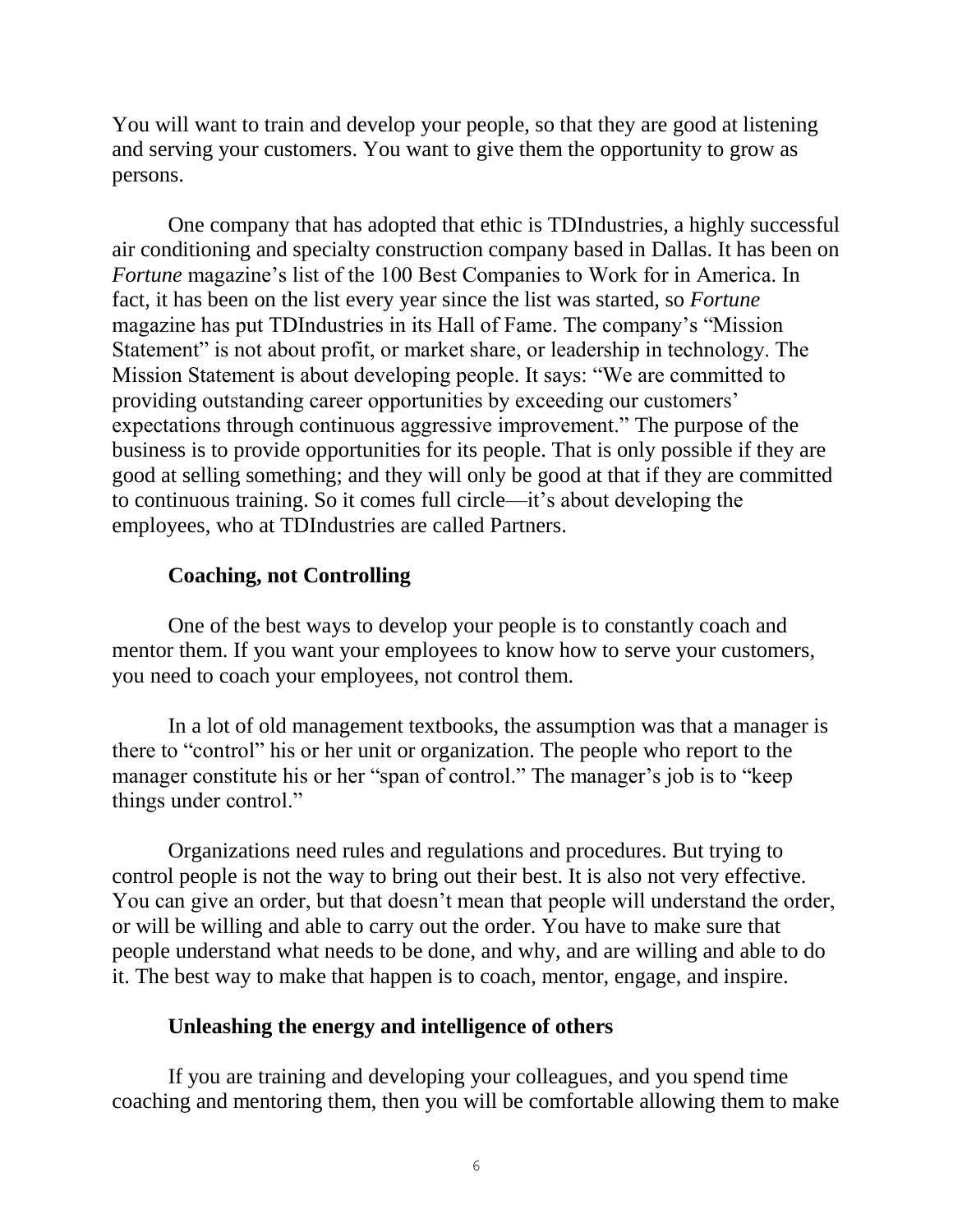decisions. You can unleash the energy and intelligence of your employees.

Some people call this empowerment. I am not very comfortable with that word, because it sounds like I have power and you don't, so I'll give you some of mine. In fact, everyone has power—everyone has time and talent and ability. Everyone has the power to make a contribution to the organization. The question is whether we are going to let them use their power.

Not unleashing the energy and intelligence of others is extraordinarily sad and wasteful. The organization is paying for *all* its people. Why not engage them fully in the work at hand? Why not make it possible for everyone to make the maximum contribution he or she can make?

## **What we call it: Servant Leadership**

Now—a lot of experts on leadership and management think that the practices I have just described will lead to an organization's success. These experts include James Autry, Howard Behar, Ken Blanchard, Jim Collins, Stephen Covey, Max DePree, Peter Drucker, Joseph Jaworski, Peter Senge, and Meg Wheatley.

Of course, people have used different words to describe these leadership practices. You could call it service leadership, or serving leadership, or needsbased leadership, or Level 5 leadership. And there are related concepts, like transforming leadership, or co-leadership, or stewardship. In the end, what matters is that *it works*. What matters is that you will be most successful when you truly meet the needs of your colleagues and customers.

At the Greenleaf Center, we call these leadership practices "servant leadership." As many of you know, the modern servant leadership movement was launched by Robert K. Greenleaf in 1970, when he published his essay, "The Servant as Leader." It was in that essay that he coined the terms "servant-leader" and "servant leadership."

Greenleaf was a successful business executive, who worked for AT&T for 38 years. Toward the end of his career, he was Director of Management Research. It was his job to help AT&T leaders and managers be as effective as possible. After retiring in 1964, he established what is now the Greenleaf Center, and did some teaching and consulting.

In his classic essay, "The Servant as Leader," Greenleaf distinguished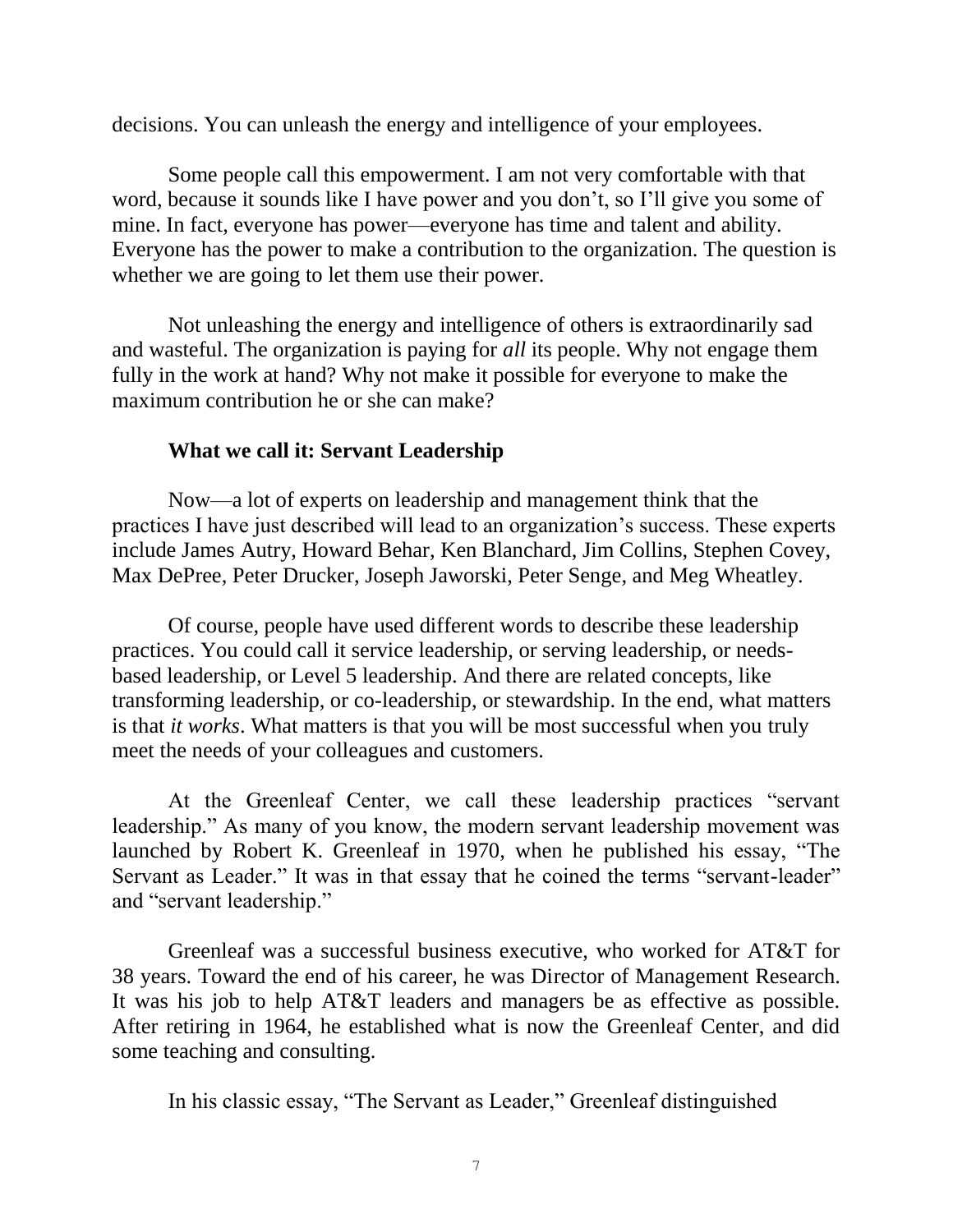between a person who is a "leader first" and a person who is "servant first." The leader first is interested in power and wealth—self-aggrandizement. The servant first is a servant-leader who is focused on helping others. Greenleaf concluded that the most effective leaders were servant-first.

Basically, Greenleaf rejected the power model of leadership that is the dominant model in our culture. The power model says that leadership is about acquiring and wielding power, about making people do things. It is about manipulation, and coercion, and clever strategies.

#### **The Power Model**

Over the past 30 years I have had the opportunity to work in the public sector, the private sector, the non-profit sector, and the academic sector, and I have learned that there are some severe disadvantages to the power model.

First, the power model focuses on having power, not on using it wisely. Power is an end in itself. There is no moral content, no moral purpose. Second, the power model glorifies and even promotes conflict between power groups. People want to be leaders, and are told that it is about power, so they build a power base. But then, others are building their power bases, too. Pretty soon, leaders in the power model are only fighting rival power factions, with little time left to focus on problems or opportunities. Third, the power model defines success in terms of who gains more power, not in terms of who accomplishes the most for their organization or the larger community.

Other problems with power relate to the leader herself or himself. People who seek power often become irrelevant as leaders. They focus on what they want, instead of what other people want, and they lose touch with the people they are supposed to be serving. They may remain in power, because they are good at maintaining their power base, even while ignoring the needs of those they serve. Even worse, people who seek power can never get enough of it. It becomes a kind of addiction or disease. They always want more, and more, and more. This easily results in spiritual corruption and an unhappy life of self-torment.

#### **The Service Model**

Fortunately, there is another model, the service model, the model used by servant leaders. Greenleaf said that servant-leadership begins with the natural feeling that one wants to serve. And as one emerges into leadership positions, one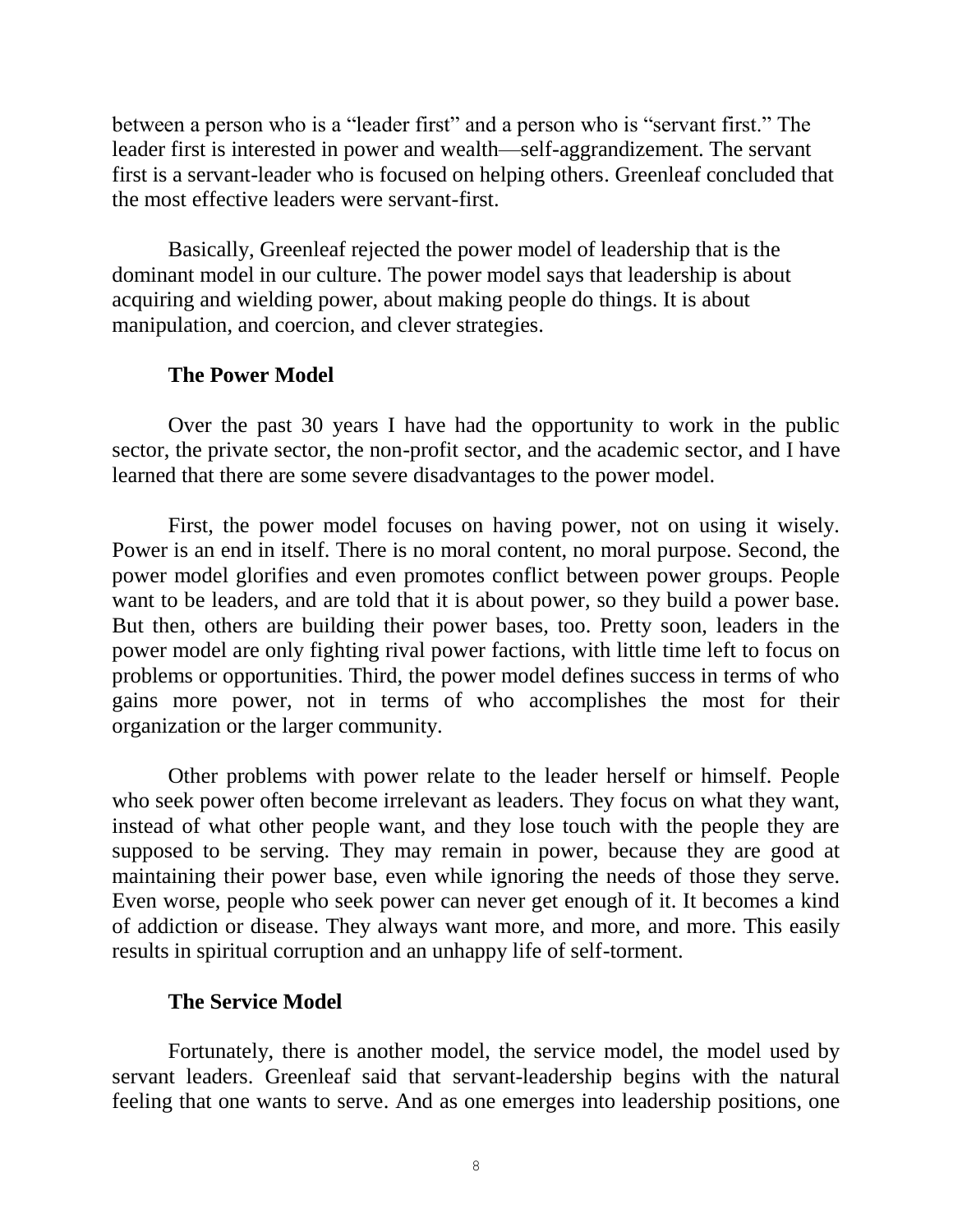remembers that one's purpose is to serve. Leading is a way of serving. The test that Greenleaf proposed for servant leaders was this:

Do those served grow as persons? Do they, *while being served*, become healthier, wiser, freer, more autonomous, more likely themselves to become servants? *And*, what is the effect on the least privileged in society? Will they benefit or at least not be further deprived?

So who is a servant leader? A servant leader is simply focused on serving others. So the servant leader does not ask, "How can I get power? How can I make people do things?" The servant leader asks, "What do people need? How can I help them to get it? What does my organization need to do? How can I help my organization to do it?" Thus, rather than embarking on a quest for personal power, the servant leader embarks on a quest to identify and meet the needs of others. That's the mission of a servant leader: To identify and meet the needs of others.

One way to contrast a power-oriented leader and a service-oriented leader is this: Power-oriented leaders want to *make* people do things. Servant leaders want to *help* people do things. That's why servant leaders are usually facilitators, coordinators, healers, partners, and coalition-builders.

There is another big difference between the power model and the service model of leadership. The power model assumes a hierarchy. Only a few people have power— those at the top of the hierarchy. In the service model, the hierarchy isn't really relevant. That's because *anybody* in a family, organization, or community can be of service. *Anybody* can identify and meet the needs of others. *Anybody* can respond to the call to be a servant leader.

Perhaps the simplest way to compare the power model and the service model is this. The power model is about *grabbing*. The service model is about *giving*. And when you give, you get something in return—you get a lot of meaning and satisfaction.

## **Meaning Maximizers**

People seem to underestimate the importance of finding meaning in life and at work. Actually, it has profound impacts, including obvious impacts on the financial bottom line. There are at least three benefits to finding meaning in life and at work: (1) intrinsic motivation, (2) good mental health, and (3) deep happiness. I'd like to talk about each of these three benefits.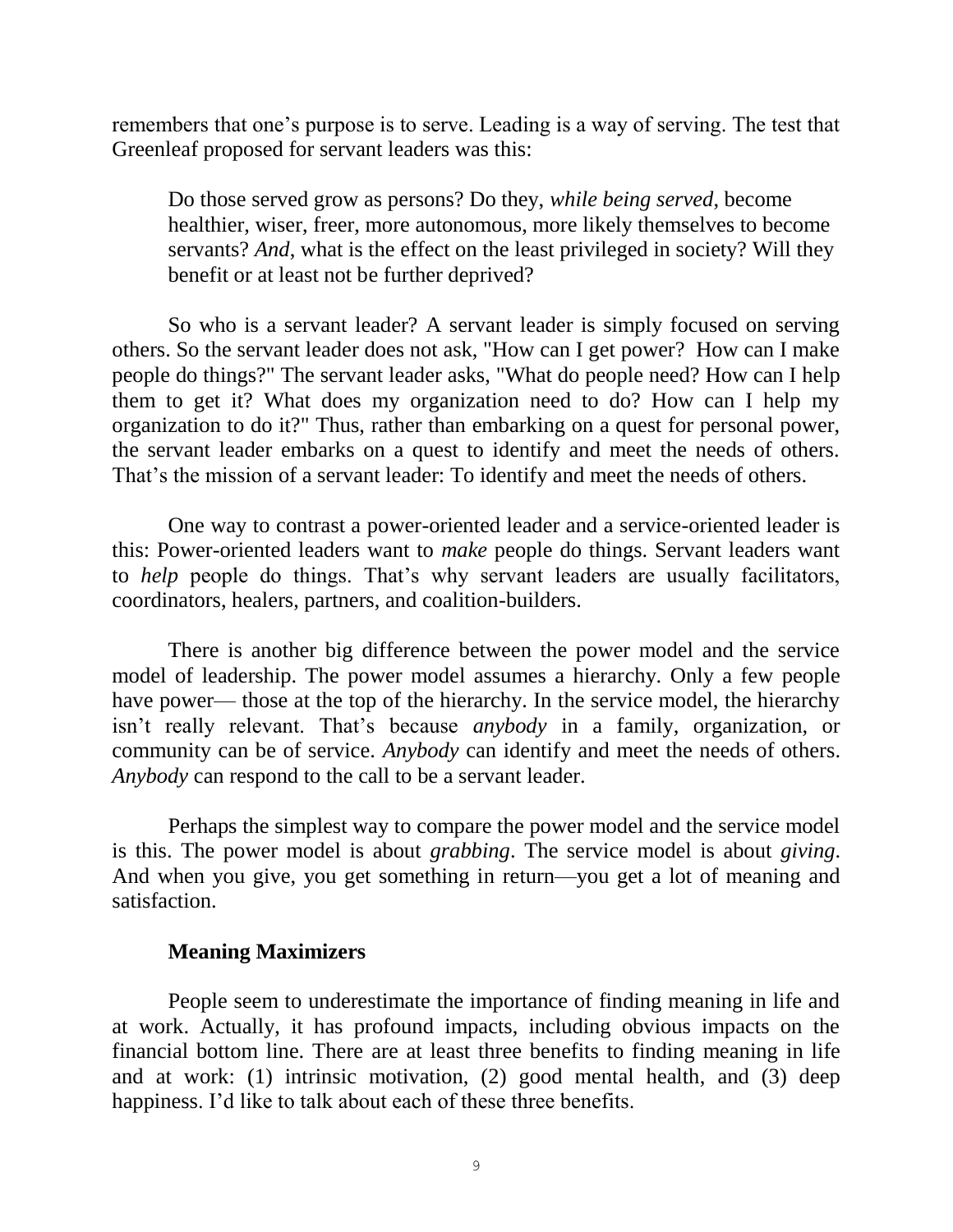#### *Meaning as an intrinsic motivator*

First, meaning is an intrinsic motivator. People who are intrinsically motivated are more productive, more innovative, more committed, and less likely to feel stress or burn out, than those who are extrinsically motivated.

As you know, extrinsic motivation applies when people are motivated by something other than the work or activity, while intrinsic motivation applies when people are motivated by the work or activity itself. For example, in school, a student who studies to get a good grade in order to get money from Dad or Mom, is *extrinsically* motivated. A student who studies because he or she is interested in learning, and enjoys learning, is *intrinsically* motivated. We are intrinsically motivated when we do things because we want to, not because we have to. We are intrinsically motivated when we do something because it is fun or good or the right thing to do, or it is meaningful and fulfilling.

As many of you know, dramatic testimony on that point came from Viktor Frankl in his book, *Man's Search for Meaning.* Frankl described his experiences as a prisoner in a Nazi concentration camp in World War II. It is a painful story of suffering and death. Prisoners had to work hard each day, with little food, clothing, sleep, or medicine in an environment of constant brutality and fear. Frankl observed that prisoners who had faith in the future, who still had a reason to live, were the ones who were most likely to survive. From this experience, he developed his theory of *logotherapy*, or meaning therapy, in which a patient is "confronted with and reoriented toward the meaning of his life." Frankl believed that "striving to find a meaning in one's life is the primary motivational force in man." That meaning varies from person to person, because each person's circumstances and tasks are different.

## *Meaning and mental health*

Second, meaning is an intrinsic motivator, and those who are intrinsically motivated have better mental health. Edward L. Deci wrote a book titled, *Why We Do What We Do: Understanding Self Motivation*. The book reports on a study done on six types of life aspirations. Three were extrinsic—the aspiration to be wealthy, famous, and physically attractive. The other three were intrinsic—the aspiration to have meaningful personal relationships, to make contributions to the community, and to grow as individuals.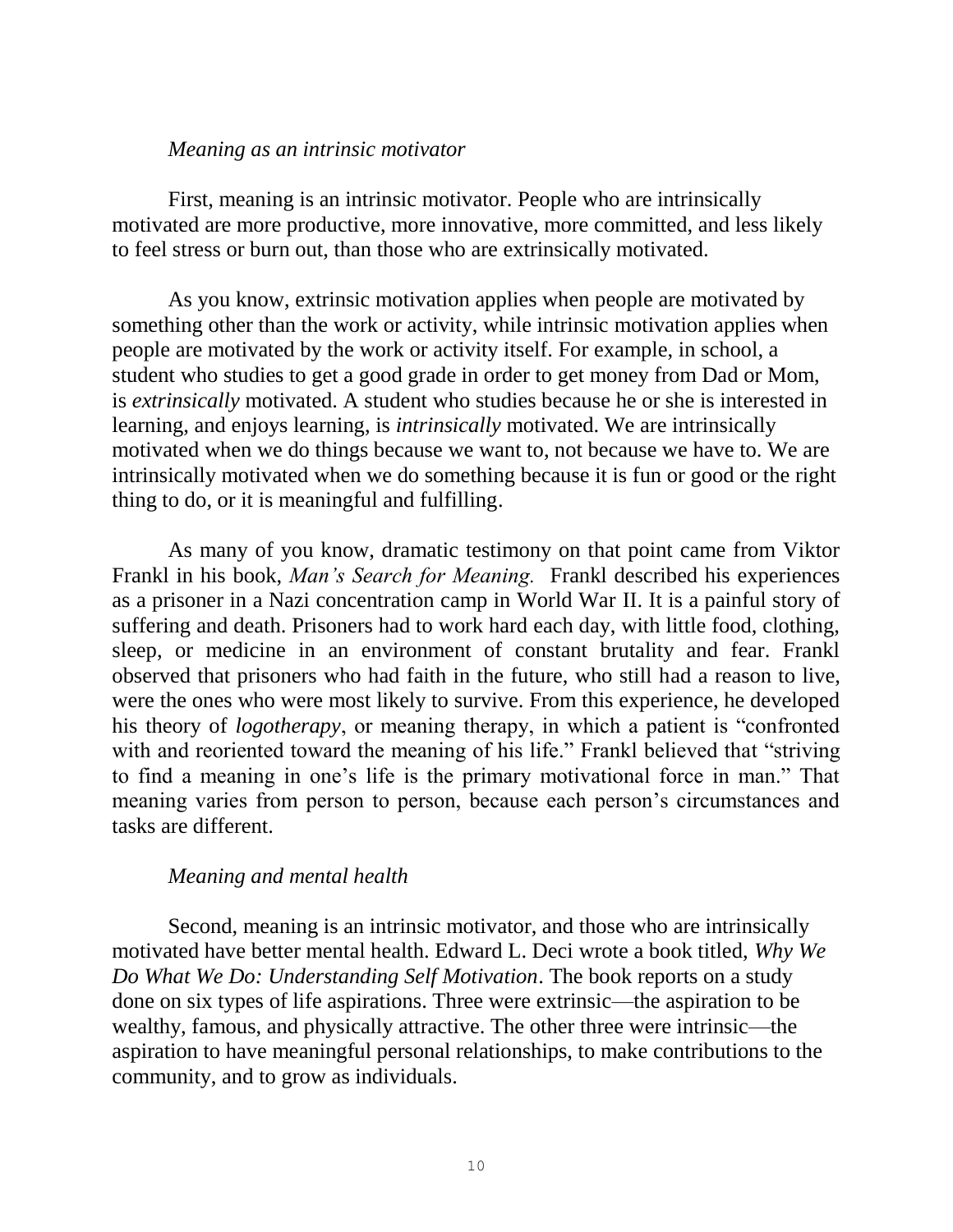The research showed that people who were heavily focused on extrinsic rewards had poor mental health, while those who were focused on intrinsic rewards had more vitality, higher-self esteem, and a greater sense of well being.

# *Meaning and Deep Happiness*

Third, meaning is a key to being deeply happy. What do I mean by "deep happiness"? I mean the kind of happiness that touches your spirit and connects with your soul. It is hard to describe. Some people call it self-fulfillment, or selfactualization, or being centered. Others call it living their passion, or following their bliss. For people of faith, it is about finding the divine will for their lives, and then living that will. But whatever we call it, we know that that meaning and purpose are keys to being deeply happy.

So—if you want to be deeply happy, the most fundamental question is not: Am I a success or a failure? The most fundamental question is not: Is my life hard or easy? The most fundamental question is not: Do people appreciate me? The most fundamental question is: Is my life meaningful? *Is my life meaningful*? If you can answer yes to that question, you can be deeply happy.

## **Four Universal Sources of Meaning**

If meaning is so important, where do we find it? If I had to boil it down to just four things, I'd pick these. These are four principles or ideas that I think can be found in most of the world's great religions and the teachings of many spiritual leaders, and are things that we learn as we grow and experience life. You won't be surprised. Here they are: One, love people. Two, help people. Three, live ethically. Four, don't be too attached to material things. Love people, help people, live ethically, and don't be too attached to material things.

I think there is probably a causal relationship here, because I think that when you love people, you want to help them. And if you are loving people and helping people, you want to treat them right—you want to be ethical in the way you behave. And if you are focused on people, you're probably not too worried about material things.

All of these fundamental sources of meaning are available to servant leaders. Servant leaders love and help others. Serving others is deeply happy, motivating, and mentally healthy work. It is spiritually renewing. I like to say that servant leaders get material results for their organizations and spiritual returns for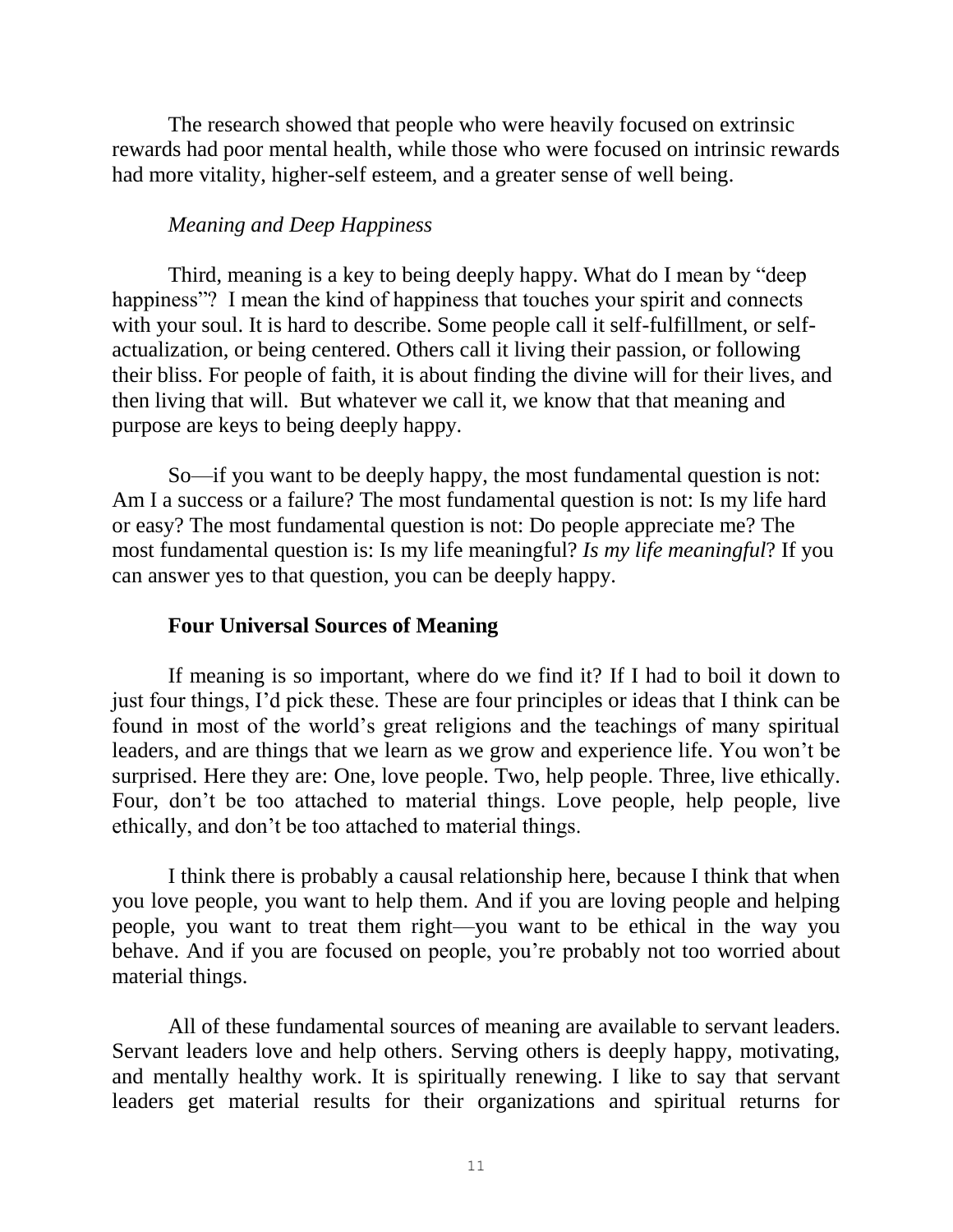themselves. The spiritual returns are in the form of the meaning that leads to deep happiness, strong intrinsic motivation, and good mental health. That's why I don't think that servant leadership is about self-denial or self-sacrifice. I think it is entirely about self-fulfillment. That kind of self-fulfillment is a huge advantage that servant leaders have over other kinds of leaders.

## **Good to Great**

I have argued that servant leadership is ethical, practical, and meaningful. Now, some of you—probably only a few—are still feeling queasy about how servant leadership affects the financial bottom line. The paradox is that the servantleaders in business that I know best are focused on people—their colleagues, customers, and vendors and communities. They are not worried about profits, because they know that if you take care of your people, they have a way of taking care of the profits. And they run profitable businesses.

In that regard, let me tantalize you with a bit of data. In their new book, *Seven Pillars of Servant Leadership*, authors James W. Sipe and Don M. Frick provide a footnote that compares the companies made famous by Jim Collins's book, *Good to Great*, with companies that have been applying servant leadership principles.

The research was based on the metrics Collins used to evaluate the financial performance of his eleven publicly-traded "good to great" companies. Those companies were compared with eleven publicly-traded companies that are frequently cited in the literature as being servant-led—Toro Company, Southwest Airlines, Starbucks, AFLAC, Men's Wearhouse, Synovus Financial, Herman Miller, ServiceMasters, Marriott International, FedEx, and Medtronic.

The comparison focused on the ten-year period ending in 2005. The authors found that during those years, stocks from the five hundred largest public companies averaged a 10.8 percent pre-tax portfolio return. The eleven companies studied by Collins averaged a 17.5 percent return. However, the servant-led companies' returns averaged 24.2 percent. The servant-led companies produced superior financial results.

I should also mention that companies applying servant leadership principles are often found on the *Fortune* magazine list of the 100 Best Companies to Work for in America.